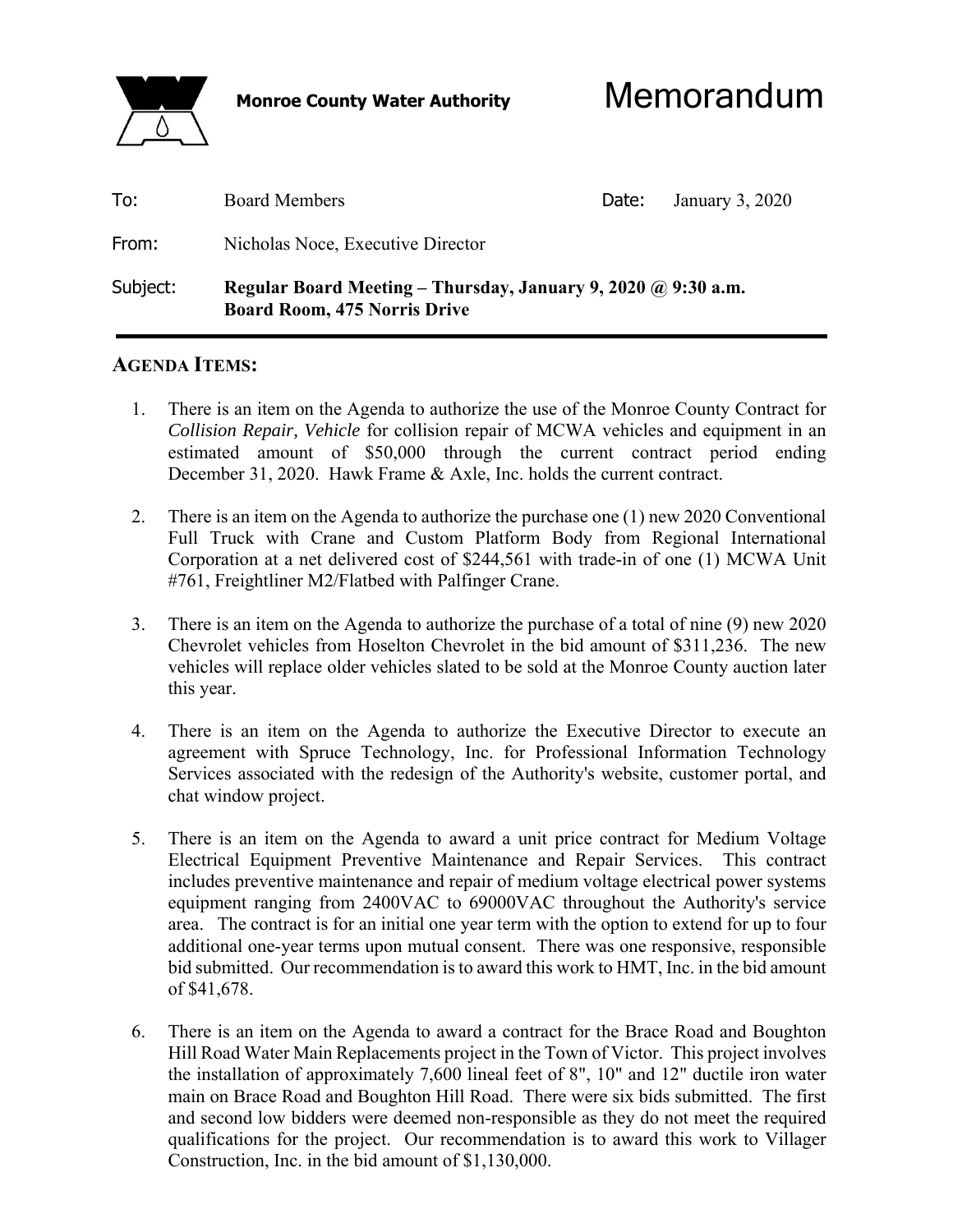

#### **Board Members – Regular Meeting – January 9, 2020 Page 2**

7. The Authority's standard procurement compliance resolution.

## *There may be additional items placed on the Agenda not finalized for this mailing.*

## In Board folders:

Routine Monthly Informational Updates

## *There may be additional items presented for discussion and/or notification.*

NN/ka Enclosures

cc: Executive Staff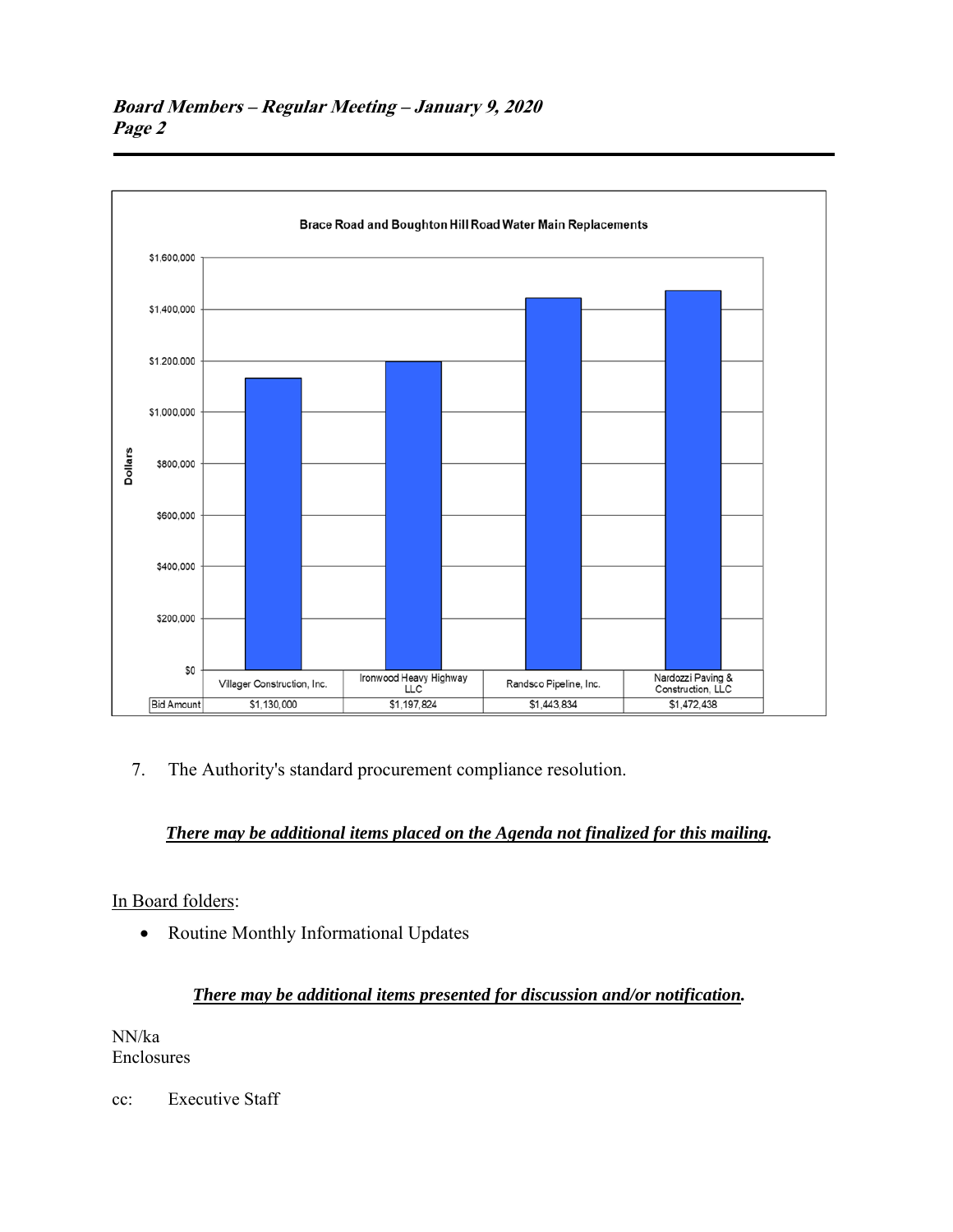**Monroe County Water Authority** 



Memorandum

| Subject: | <b>Recommendation for Bid Award</b><br>January 9, 2020 Board Meeting<br><b>2020 Chevrolet Vehicles</b> | Copies:          |  |
|----------|--------------------------------------------------------------------------------------------------------|------------------|--|
| From:    | Karin Anderson                                                                                         | File: WA 111920  |  |
| To:      | Raymond Benshoff                                                                                       | Date: 01/02/2020 |  |

Bid packages were sent to seven vendors; two bids were received on December 18, 2019, for New 2020 Chevrolet Vehicles. The low responsive, responsible bidder is Hoselton Chevrolet in the amount of \$311,236.

The other bid was received from Joe Basil Chevrolet in the amount of \$313,730.

I recommend that the bid be awarded to the low responsive, responsible bidder.

 $/ka$ Attachment: Bid Tabulation

| (Dis)Approved by                     | Department Head                                                  | Date         |
|--------------------------------------|------------------------------------------------------------------|--------------|
| (Dis)Approved by<br>(Dis)Approved by | Kaun Anderson<br>Purchasing Manager<br><b>Executive Director</b> | Date<br>Date |
| (Dis)Approved by                     | Recording Secretary/Board                                        | Date         |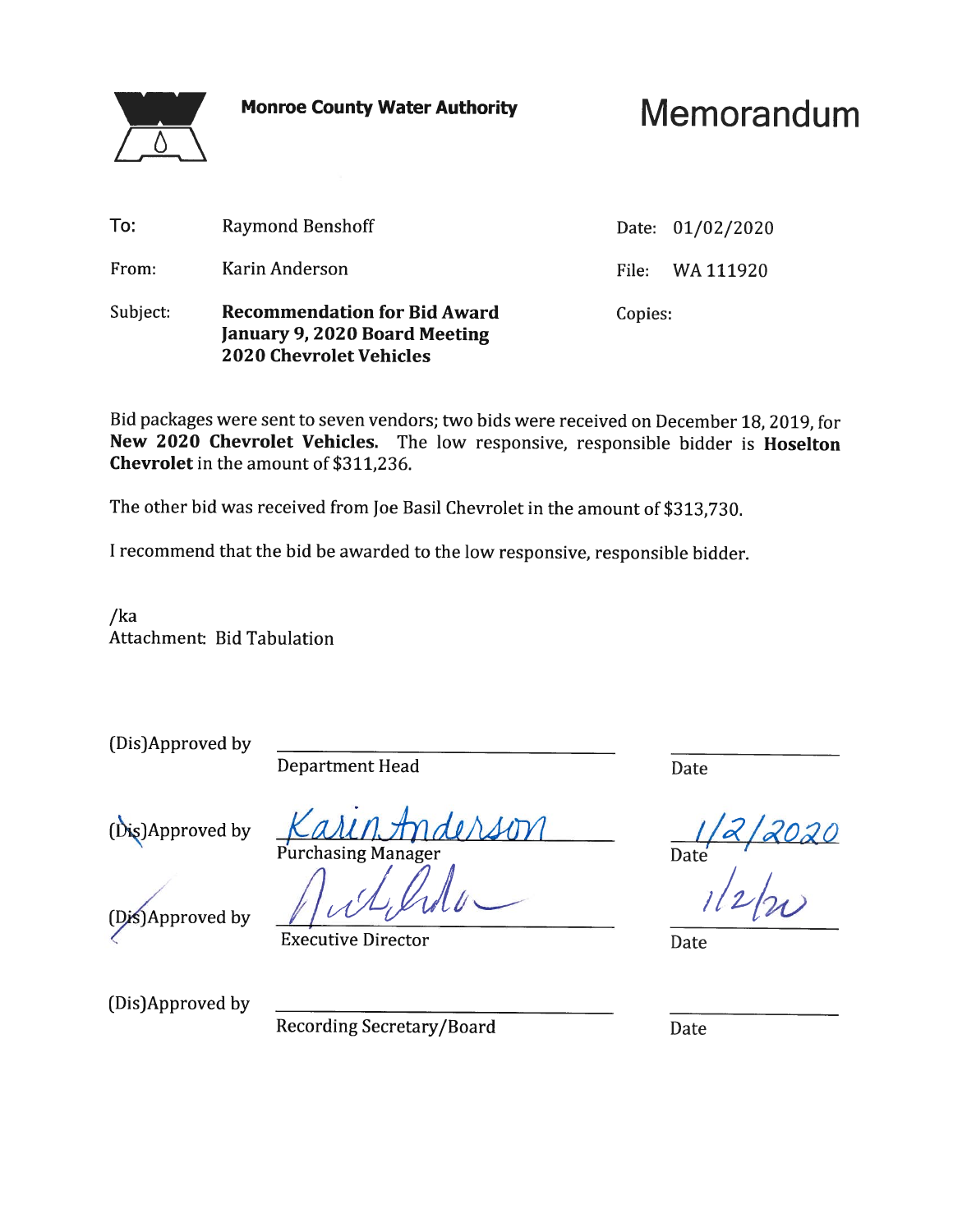# **MONROE COUNTY WATER AUTHORITY** MCWA 111920 - 2020 CHEVROLET VEHICLES

| <b>ITEM NO</b> | <b>OTY</b> | <b>DESCRIPTION</b>                                                     | (1)<br><b>HOSELTON</b><br><b>CHEVROLET</b> | (2)<br><b>JOE BASIL</b><br><b>CHEVROLET</b> |
|----------------|------------|------------------------------------------------------------------------|--------------------------------------------|---------------------------------------------|
|                |            | New, Unused 2020 Chevrolet Silverado 2500 HD WT Double Cab 4 WD w/Plow | \$41,765                                   | \$41,760                                    |
|                | 3          | New, Unused 2020 Chevrolet Silverado 2500 HD WT Double Cab 4 WD w/Cap  | \$104,388                                  | \$104,970                                   |
|                | 4          | New, Unused 2020 Chevrolet Silverado 2500 HD WT Double Cab             | \$134,024                                  | \$134,620                                   |
|                |            | New, Unused 2020 Chevrolet Colorado 4 WD Crew Cab Short Box            | \$31,059                                   | \$32,380                                    |
|                |            |                                                                        |                                            |                                             |
|                |            | <b>TOTAL</b>                                                           | \$311,236                                  | \$313,730                                   |

BID PACKAGES WERE ALSO SENT TO THE FOLLOWING FIRMS - NO RESPONSE RECEIVED:

- Van Bortel Chevrolet
- Victor Chevrolet
- Bob Johnson Chevrolet
- West Herr Chevrolet
- O'Connor Chevrolet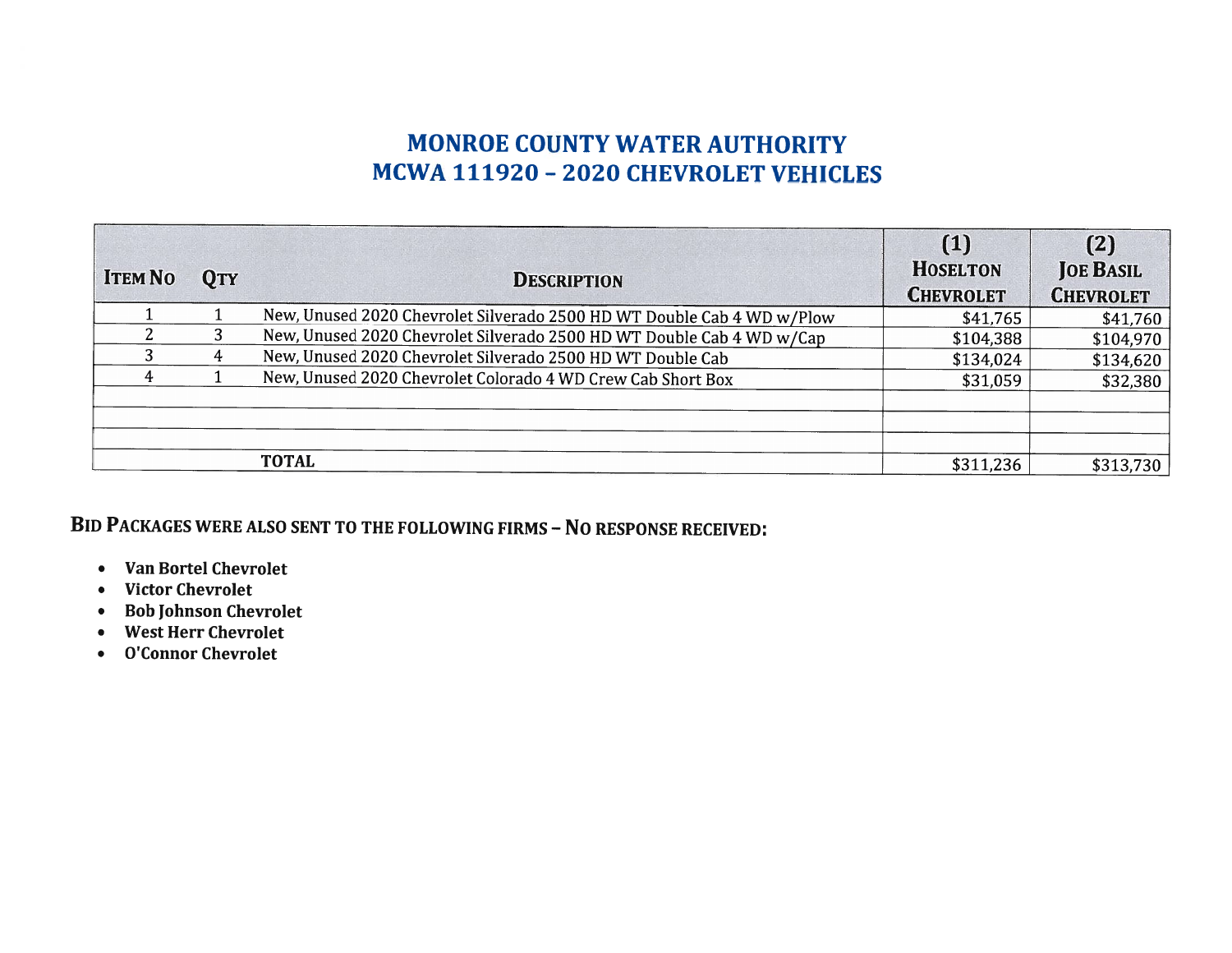**Monroe County Water Authority** 

Memorandum

|          | 2020 Conventional Full Truck w/Crane & Platform Body                 |  |                  |  |
|----------|----------------------------------------------------------------------|--|------------------|--|
| Subject: | <b>Recommendation for Bid Award</b><br>January 9, 2020 Board Meeting |  | Copies:          |  |
| From:    | Karin Anderson                                                       |  | File: WA 111919  |  |
| To:      | <b>Raymond Benshoff</b>                                              |  | Date: 12/30/2019 |  |

Bid packages were sent to four vendors; two bids were received on December 6, 2019, for One (1) New 2020 Conventional Full Truck with Palfinger Crane & Custom Platform Body. The low responsive, responsible bidder is Regional International Corporation in the net delivered amount of \$244,561. The bid amount reflects the trade-in of one MCWA Unit #761, Freightliner M2/Flatbed with Palfinger Crane.

The other bid was received from Kenworth Northeast Group, Inc. in the net delivered amount of \$259,325.

I recommend that the bid be awarded to the low responsive, responsible bidder.

 $/ka$ Attachment: Bid Tabulation

(Dis)Approved by

**Department Head** 

(Dis)Approved by

Purchasing Manager

(Dis)Approved by

**Executive Director** 

(Dis)Approved by

Recording Secretary/Board

Date

Date

Date